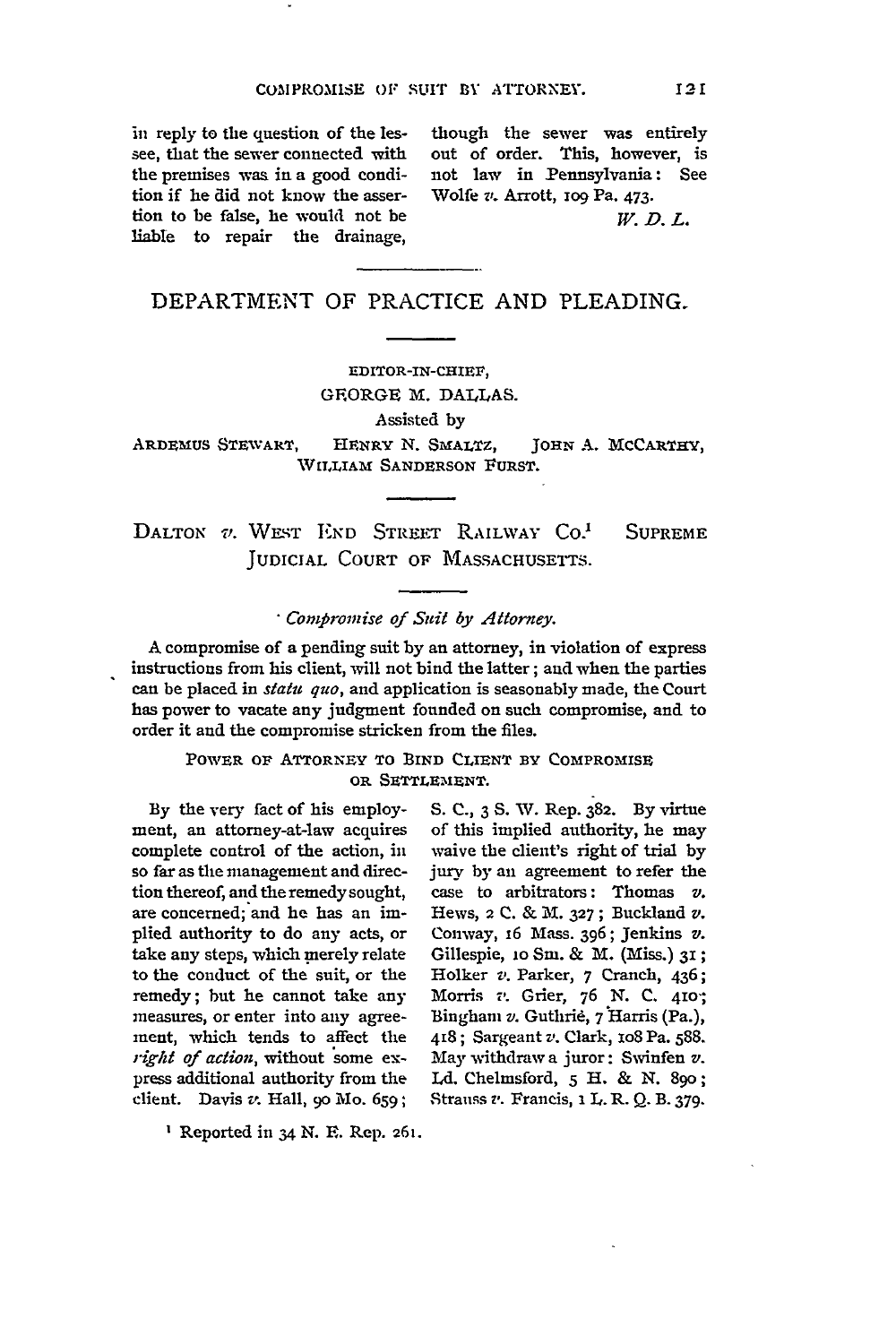May -restore an action after *non pros:* Reinhold v. Alberti, I Binn. 469. And, when several suits are brought by the same plaintiff against different defendants, the grounds of defence being the same in each case, the attorneys for the several parties may bind their clienti **by** an agreement that all the cases should abide the final decision in ond case: R. R. v. Stephens, **36** Mo. 150. It has also been held that. the attorney may, without special authority, dismiss or discontinue the suit: Davis *v.* Hall, go Mo. **659; S. C., 3 S.** W. Rep. **382;** Gaillord v. Smart, 6 Cow. **385;** Simpson *v.* Brown, **i** Wash. **Ty. 247,** but this is controverted in Filby *v.* Miller, **25** Pa. 264. Aid if allowable at all, can only be permitted when it is without prejudice, for an attorney has no power to release or abandon his client's claim to the defendant: Smith **v.** Dixon, **3** Metc. (Ky.) 438; Gilliland *v.* Gasque, **6 S. C.** 4o6; Hickey v. Stringer, 21 S. W. Rep. 716.

On the other hand, 'an attorney cannot surrender any substantial right of his client, without the consent of the latter: Dickerson *v.* Hodges (N. **J.),** io Atl. Rep. iii. And it has even been held in that State that this applies to matters that relate to the conduct of the suit: Howe v. Lawrence, 22 *N.J.* **L. 99;** though, in view of the general rule as to such matters, it is difficult to understand how this can be true, unless there is proof of fraud or collusion on the part of **the** attorney. **.**

Accordingly, without **.**special authority, an attorney cannot waive his client's right to redeem the property in the action, or any steps necessary thereto **:** Graves v. **Long, 87** Ky. 44, **; S. C., 9 S.** W.

Rep. **297.** Cannot agree that the dismissal of a suit shall operate as a bar to the maintenance of an action thereon for malicious prosecution: Marbourg *v.* Smith, **ii** Kan. 554. Cannot bind a landlord who has brought suit to evict a tenant, **by** an agreement that if the tenant will submit to a default, execution shall not be issued for a week, or if issued, shall not be served within that time: Weiland *v.* White, **io9** Mass. **392;** nor make a valid agreement to extend the time of the payment of a judgment, or suspend 'proceedings thereon **:** Beatty v. Hamilton (Pa.), **17** At. Rep. **755;** Lockhart *v.* Wyatt, io Ala. **231;** Pendexter v. Vernon, 9 Humph. (Tenn.) 84. He cannot release the sureties upon a note or. claim: Stoll *v.* Sheldon, **13** Neb. **207;** Givens *v.* Briscoe, **3 J. J.** Marsh (Ky.), **529;** Say. Inst. *v.* Chinn, **7** Bush. (Ky.) **539.** Nor give an extension of time to the principal obligor on a note, especially when, if the act were valid, its immediate legal consequence would be ihe release of the sureties: Roberts *v.* Smith, **3** La. Ann. **205.** Whether or not he has implied power to release property from the lien of an attachment is in some doubt. It seems to be the prevail**ing** opinion that-when the attach- ment is only an incident of the form of action, -he may release it before judgment: Monson v. Hawley, **30** Conn. **5I;** Moulton v. Bowker, **Ir <sup>5</sup>**Mass. **36;** Levy *v.* Brown, **56** Miss. **83.** But he certainly cannot release the lien of a judgment without express author- ity: Dollar Say. **Bk.** *v.* Robb, 4 Brews. (Pa.)  $106$ ; Doub  $v$ . Barnes, i **Md. Ch. 127; Phillips** *v.* Dobbins, 56 Ga. 617. Even though he honestly believe that it will be for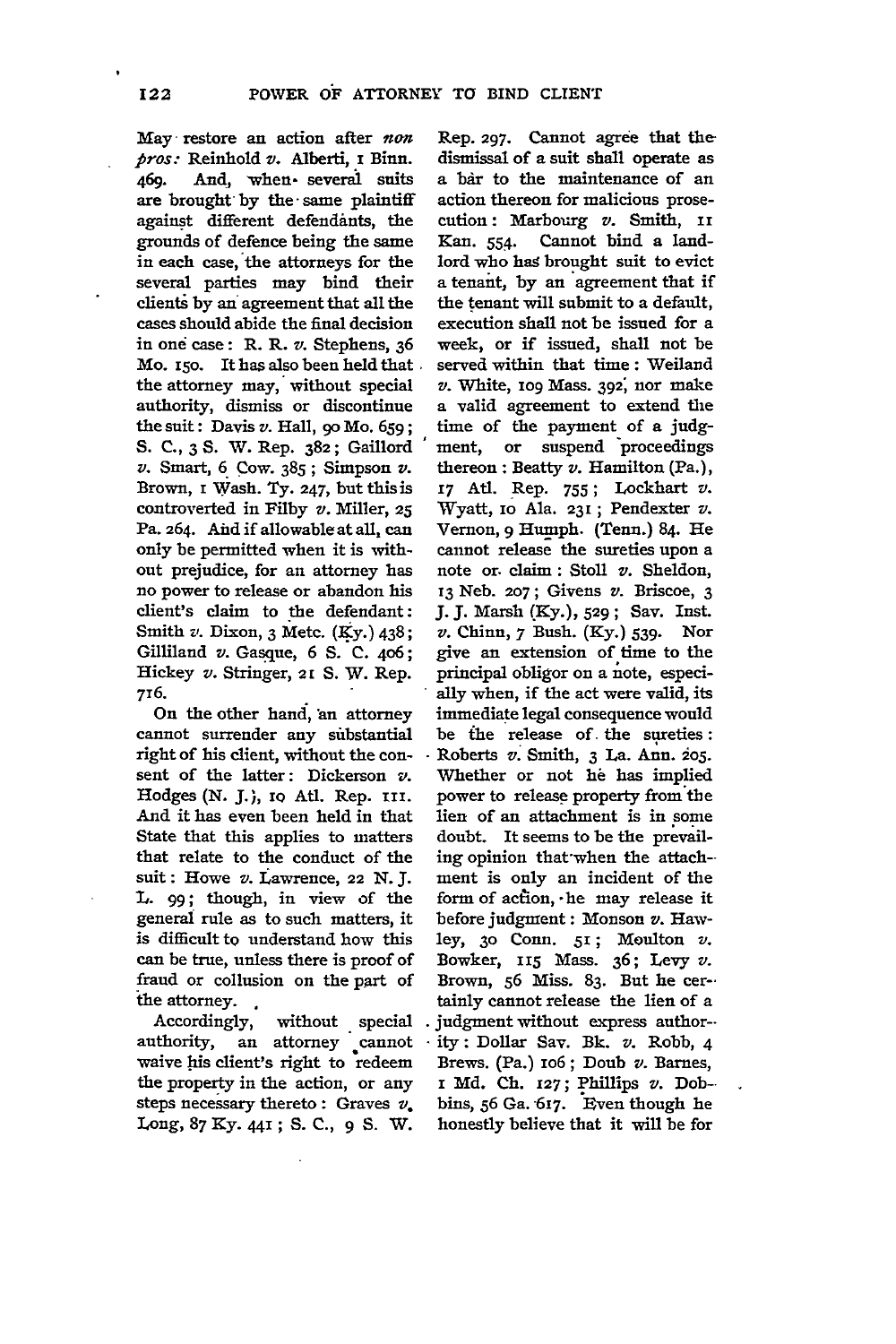the client's benefit : Wilson *v.* Jennings, 3 Ohio St. **528.** So, too, without authority, he cannot assign or sell the client's claim: Russell *v.* Drummond, 6 Ind. 216; White *v.* Hildreth, **13 N.** H. o4; Child *v.* Eureka Powder Works, **44 N.** H. 354; Cord *v.* Walbridge, 18 Ohio **4i ;** Rowland *v.* State, **58** Pa. 196; Penniman **z'.** Patchin, 5 Vt. 346. Or judgment: Head *v.* Gervais, Walk. (Miss.) **431;** Rice *v.* Troup, **62** Miss. 186; Campbell's App., 29 Pa. 401; Fassitt v. Middleton, 47 Pa. **214 ;** Mayer *v.* Blease, 4 **S. C. xo.** Not even to one of several judgment debtors who has paid the full amount of the judgment, and desires to secure contribution from the others **:** Maxwell *v.* Owen, 7 Coldw. (Tenn.) 63o.

When the defendant has been arrested on *ca. sa.,* after judgment, the plaintiff's attorney has no authority to release him, without receiving actual payment of the debt: Jackson *v.* Bartlett, 8 Johns. (N. Y.) 361; Kellogg *v.* Gilbert, ioJohns. (N. Y.) **220;** Simonton *z,.* Barrell, **21** Wend. 362; Carter *v.* Talcott, io Vt. **471.** Nor can he compromise a criminal prosecution on receiving part payment of funds misappropriated: Harper *v.* Nat'l Ins. Co., **56** Fed. Rep. **281.**

In Chancery, counsel have power to bind their clients by consent decrees, without special authority, provided there be no fraud or imposition: Holmes *v.* Rogers, **13** Cal. 191 **;** Williams *v.* Simmons, 79 Ga. 649; Jones *v.* Williamson, **5** Coldw. (Tenn.) **371,** but it is very doubtful whether they possess the power in similar circumstances to confess judgment in a court of law. In Indiana, New York and Texas, it has been held that they have that power, and that the client, if

injured, must look to the attorney for redress: Thompson *v.* Pershing, 86 Ind. 3o3; Denton *v.* Noyes, **.6** Johns. (N. Y.) 296; Williams *v.* Nolan, **58** Tex. 7o8. But the weight of authority is opposed to that view: Preston *v.* Hill, **5o** Cal. 43 **;** Pfister *v.* Wade, 69 Cal. 133 ; Peo. *v.* Lamborn, **2.** fll. 123 **;** Wadhamns *v.* Gay, **73 11. 415;** Edwards *v.* Edwards, 29 La. An. 597; Ohlquest *v.* Farwell, **71** Iowa, **231.** In an early case in Iowa, Potter *v.* Parsons, 14 Iowa, 286, it was held, that the attorney for the defendant may make a valid agreement for judgment against his client, if coupled with a stay of execution; but this would seem to be overruled in Ohlquest *v.* Farwell, *stifra.*

As the compromise or settlement of a suit strikes directly at the root of the cause of action, it would seem on principle that an attorney has no implied authority to make it except upon payment of the full amount due; but the English decisions on this subject are far from being unanimous. In Fray *v.* Voules, i El. & El. 839, the authority was denied, and it was held that an attorney could not make even a compromise that was reasonable, *bona fide,* and for the client's benefit, and that if lie did so, he would be liable to an action for damages, though the actual damage was but nominal. In Swinfen v. Swinfen, 24 Beav. 549, Romilly, M. R., ruled to the same effect; but on a previous motion in the same case in the Common Pleas, 18 C. B. 485, the court declared thatthey would not inquire into the authority of counsel to compromise, when done in the exercise of a sound discretion, and, in his opinion, for the best interests of his clients, on the ground that "it would be most fatal to the due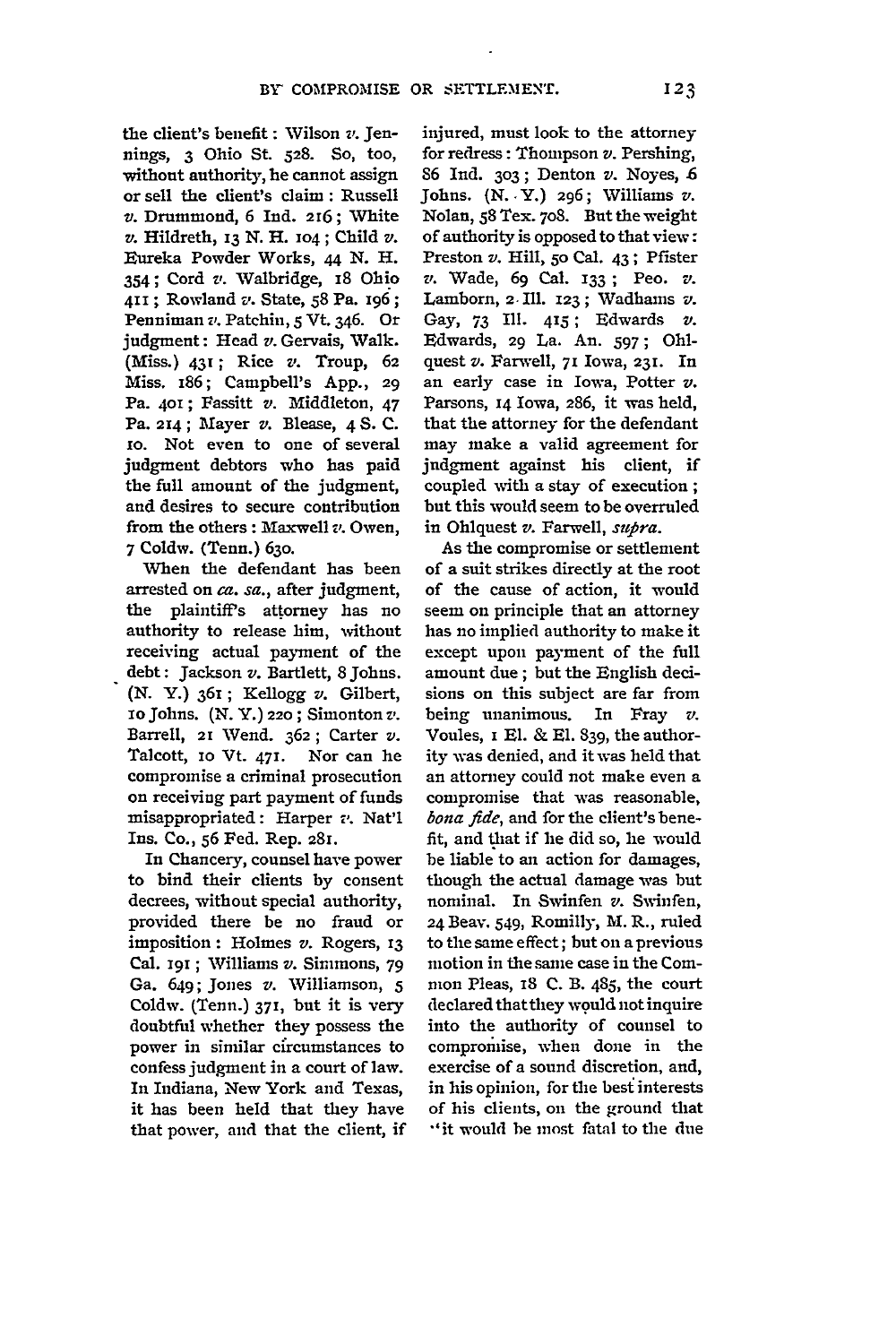administration of justice, if we were to allow the authority of counsel to be thus questioned.". *Sed quære*?

In Swinfen v. **Ld** Chelmsford, **5** H. & **X** 890, an action **by** the client against the counsel, growing out of the compromise in Swinfen v. Swinfen,. *supra,* the more reasonable rule was adopted by the Exchequer that counsel may not bind their clients **by** any agreement collateral to the suit, and that, therefore, the compromise under consideration, whidh was that the plaintiff should give up her, claim to the estate in question and receive an annuity instead, was not valid. But this ruling seems to admit that a *bona fide* compromise strictly germane to the subject-matter of the suit, as the acceptance of -a less sum than that claimed to be due on a contract, or as damages for an injury, will be binding on the client, in the absence of fraud or imposition. Such has been the doctrine of many of the cases; Chown **v.** Parrott, r4 **C. B.** .(N. **S.)** 74; Prestwich *v*. Poley, 18 C. B. (N. S.) 8o6; Thomas v. Harris, **27 L. J.** Exch. **(N. S.) 353 ;** Re Wood, *Exp.* Wenham, 21 W. R. **io4;** Butler v. Knight, 2 L. R. Exch. rog. But some have gone even a step farther than this, and it seems to be now the settled 'rule in the English courts that an attorney, without special authority, has the implied power to bind his client **by** a *bona fide* compromise, even though made in violation of the client's express directions not to compromise, provided the other party also acts in good faith, and without knowledge of the prohibition: Brady *v.* Curran, 2 ITr. R. C. L. 314; Berry *v,* Mullen, **5** Ir. R. Eq. 368; Strauss *v.* Francis, I L. R. **Q. B.** 379.

In Wharton on Agency,  $\frac{3}{6}$  590-2,

and Story on Agency, 9th Ed., *<sup>24</sup>* (note **by** Greenough), it is stated that the general rule in America is the same as that in England; but in this instance these usually accurate writers have fallen into error. There are a few cases which declare that a reasonable *bona fide* compromise, made without special authority, will not be disturbed; but those very cases admit that the attorney, merely as such, has,' in strict adherence to **legal** principles, no right to make **it:** Holker v. Parker, 7 Cranch, 436; Whipple v. Whitman, **x3** R. **I.** 512; **S. C.,** 43 Am. Rep. **42** ; Roller *v.* Wooldridge, 46 Tex. 485.

The true American rule, as is shown by the vast preponderance of authority, is, that, without express instructions, an attorney has no power, merely from his employment as such, to bind his client **by** any compromise or settlement for any amount less than the whole sum due or claimed, or to release any substantial right of his client, whether the action be pending, or have proceeded to judgment. He can do no act which destroys the cause of action without receiving payment: Robinson *-v.* Murphy, 69 Ala. 543; Pickett *v.* **Bk. 32** Ark. 346; Ambrose *v.* McDonald, 53 Cal. 28; Trope *v.* Kerns, 83 Cal. **553** ; S. C , **23** Pac. Rep. 691 **;** Derwort *v.* Loomer, 21 Conn. 245; Wadhams *v.* Gay, 73 Ill. 415; Miller *v.* Lane, **13** Ill. App. 648; Wakeman *v.* Jones, i Ind. **517;** Miller *v.* Edmonston, 8 Blackf. (Ind.) 291; Repp v. Wiles (Ind.), **29 N.** B. Rep..441 **;** Stuck *v.* Reese, **15** Iowa, **122;** Martin *v.* Capital Ins. Co. (Iowa), **52** *N.* W. Rep. 534; Smith *v.* Dixon, 3 Metc. **(Ky.)** 438; Lewis *v.* Gamage, i Pick. (Mass.) 347 ; **N.** Y., **N.** H. & H. R.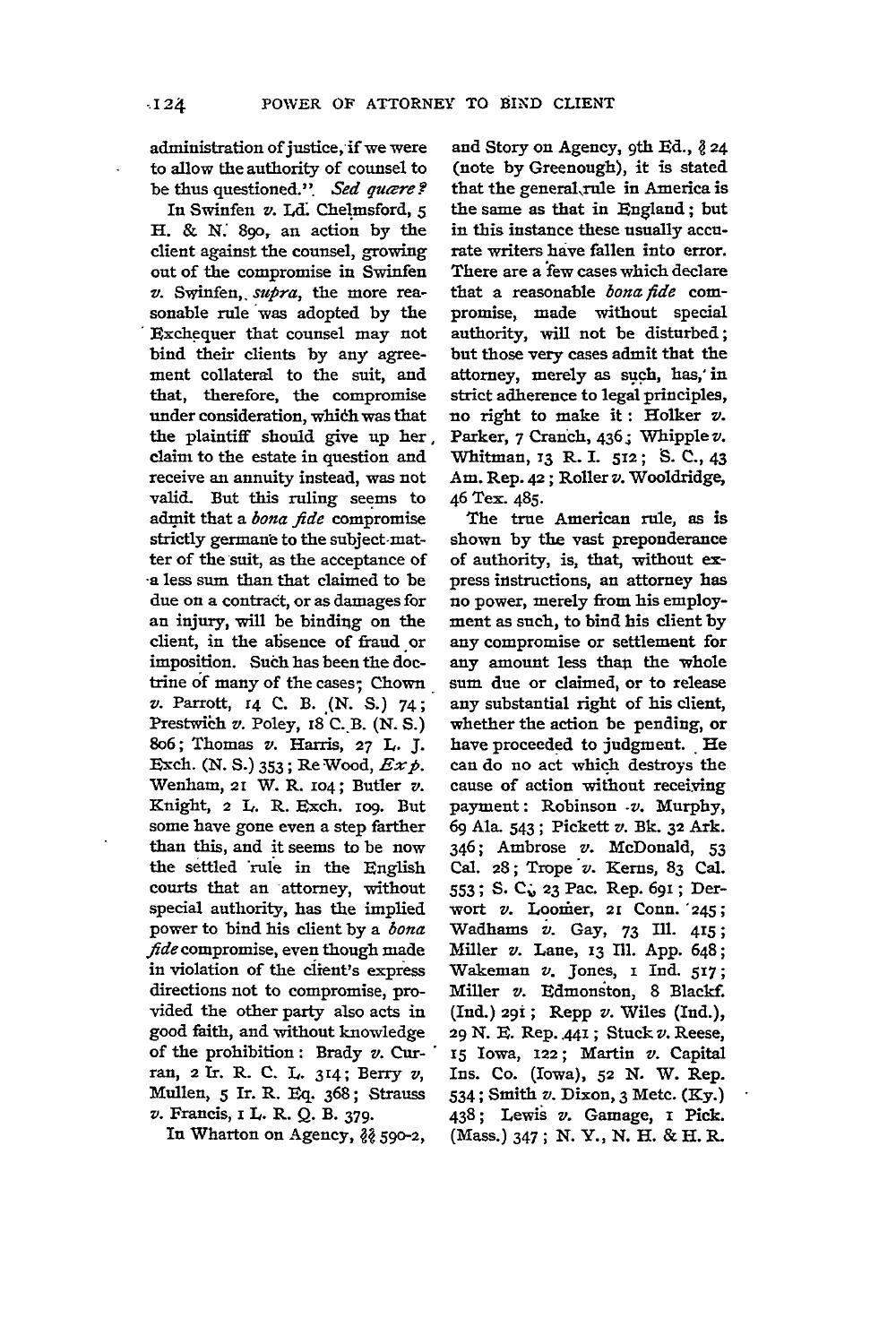R. *v.* Martin (Mass.), **33 N. E.** Rep. 578; Eaton *v.* Knowles, 61 Mich. **625;** Fitch *v.* Scott, 3 How. (Ms.) **314;** Levy *v.* Brown, **<sup>56</sup>** Miss. 83; Davidson *v.* Rozier, **23** Mo. 387; Walden v. Bolton, 55 Mo. **405;** Spears *v.* Ledergerber, s6 Mo. 465; Semple *v.* Atkinson, 64 Mo. 5o4; Roberts *v.* Nelson, 22 Mo. App. 28; Moye *v.* Cogdell, 69 N. C. 93; Watts *v.* French, 19 N. J. Eq. 407; Hamrick v. Combs, 14 Neb. 381 ; Shaw v. Kidder, 2 How. Pr. (N. Y.) 243; Mandeville *v.* Reynolds, 5 Hun. **(N. Y.)** 338; **S.** C. Aff., 68 N. Y. 528; Beers *v.* Hendrickson, 45 **N. Y.** 665; De Mets *v.* Dagron, 53 N. **Y.** 635; Barrett *v.* Third Av. R. R. Co., 45 N. **Y.** 628; Chambers *v.* Miller, 7 Watts. (Pa.) 63; Filby *v.* Miller, **25** Pa. 264; Stokely *v.* Robinson, 34 Pa. **315 ;** Housenick *v.* Miller, 93 Pa. 514; Mackey. *v.* Adair, 99 Pa. 143; Twp. of North Whitehall *v.* Keller, ioo Pa. io5; Isaacs *v.* Zugsmith, **1o3** Pa. 77 ; Brockley *v.* Brockley, **122** Pa. **i;** Smith *v.* Bossard, 2 McCord, **Ch.** 406; Bradford *v.* Arnold, **33** Tex. **412 ;** Adams *v.* Roller, **35** Tex. **711;** Smith *v.* Lambert, 7 Gratt. (Va.) 142; Vail *v.* Jackson, **15** Vt **314;** Granger *v.* Batchelder, 54 Vt 248; Crotty *v.* Eagle, **35 %.** Va. **143;** Kelly *v.* Wright, **65** Wis. **236;** Holker *v.* Parker, 7 Cranch, 436; Pierce *v.* Brown, **8** Biss. **C.** Ct. 534. "The attorney has no right to commute the debt of his client, to release the person of his debtor when in prison **by** virtue of a *ca. sa.,* or to enter a *retraxit* in a suit, to execute a release, or to do any other act which destroys the cause of action without receiving payment :" Smith **v.** Lambert, *supra. A fortiori,* does this rule hold good when the client has given positive instructions not to compromise; Dalton *v.* R. R. (the principal case) (Mass.), 34 N. **R.** Rep. 261, or when there is a marked discrepancy between the amount due or claimed and the amount for which the compromise is made, as in **Hamrick** *v.* Combs, **14** Neb. 381, where the compromise was for about one-third the face value of a good judgment. "When the sacrifice is such as to leave it scarcely possible that, with a full knowledge of every circumstance, such a compromise could be fairly made, there can be no hesitation in saying that the com-, promise, being unauthorized, and being therefore in itself void, ought not to bind the injured party. Though it may assume the form of an award or of a judgment at law, the injured party, if his own conduct has been perfectly blameless, ought to be relieved against it. This opinion is the more reasonable because it is scarcely possible that, in such a case, the opposite party can be ignorant of the unfair advantage he is gaining. His conduct can seldom fail to be tainted with some disingenuous practice; or, if it is not, he knows that he is accepting a surrender of the rights of another from a man who is not authorized to make **it: " C.J.** MAR-SHALL, in Holker *v.* Parker, 7 Cranch, 436.

This rule practically amounts to no more than a reaffirmation of the acknowledged principle that he who deals with a special agent must look to the extent of his authority. The debtor .in such a case is put on inquiry as to the authority of the attorney and settles with him at his own peril: Miller *v.* Lane, **13** Ill. App. 648. **And** it makes no difference what form the transaction may take,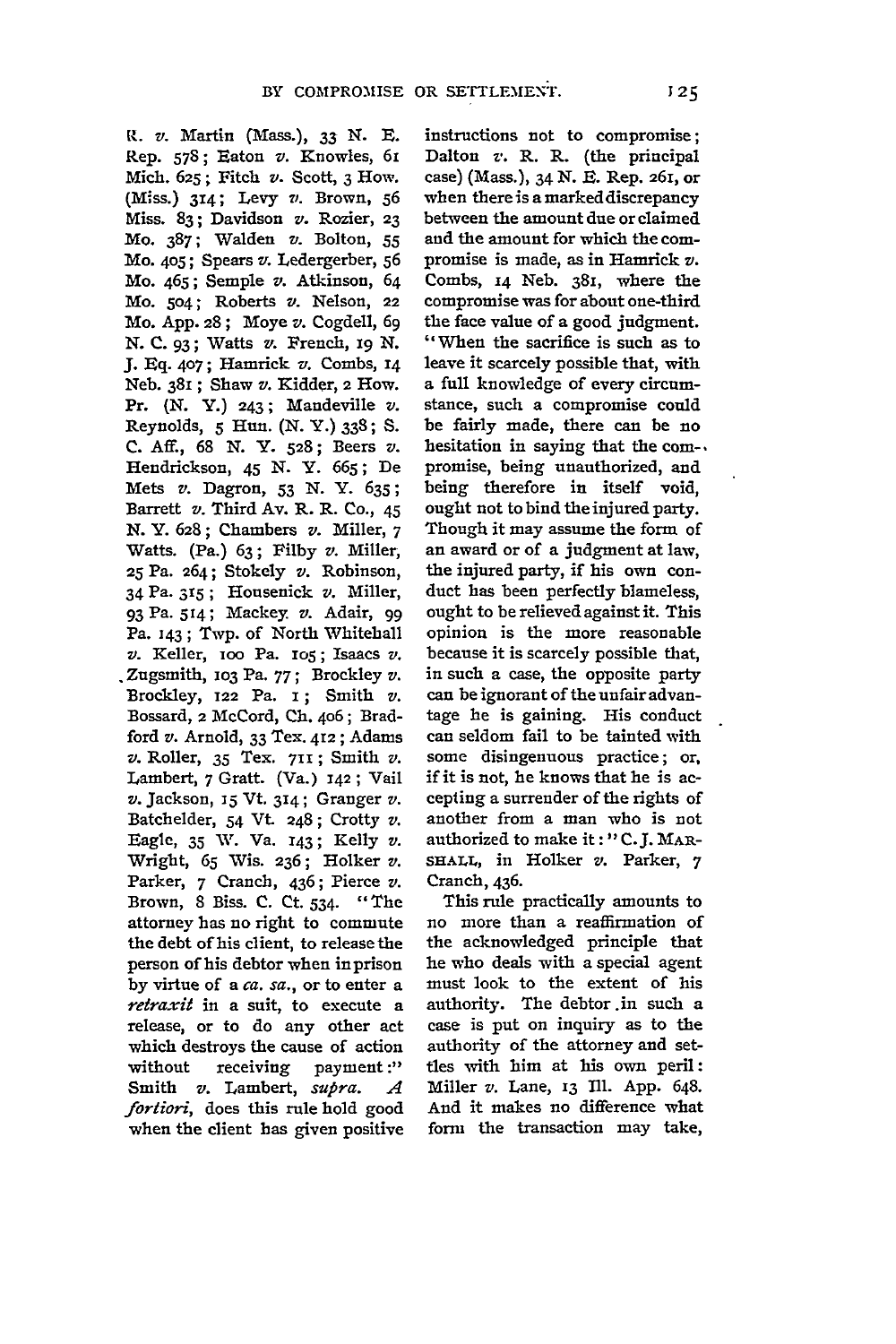whether it be entitled by the parties in award or a judgment, or be honestly styled a compromise, it will still be subject to avoidance **by** ffhe courts: Holker *v.* Parker, *supra;* Stokely *v.* Robinson, 34 Pa. **315.** Even if the client lives in another State, express authority must be obtained before the compromise will be valid: Granger *v.* Batchelder, 54 Vt. 248; **S. C., 41** Am. Rep. 846.- **.-**

An attorney retained to secure possession of real estate **by** legal proceedings, cannot bind his client **by** an agreement to pay the party in possession a suni of money in consideration of the surrender of the premises: Stuck *v.* Reese, 15 Iowa, **122.** And when there are several plaintiffs, those only who assent to the compromise will be bound, and the attorney must account to those who do not assent for the full amount of the claim: Repp *v.* Wiles (Ind.), 29 **N. E.** Rep. **441.**

This rule is not iron-clad, however, and it may be abrogated **by** equitable considerations. As we have seen, the courts will be slow to disturb a reasonable compromise made **by** the attorney in a *bona fide* belief that he is acting for the best interests of his client: Holker *v.* Parker, *'sulra;* Whipple *v.* Whitman, **13** R. I. **512; S.** C., 43 Am. Rep. **42;** Roller *v.* Wooldridge, 46 Tex. 485; Bonney *v.* Morrill, **57 Me.** 368; Black *v.* -Rogers, 75 Mo. 44T; Peo. *v.* Quick, 92 **Ill.** 580; Re Heath's Will (Iowa), 48 **N.** W. Rep. **1037.** Such a compromise will also be held valid, where there is no time or opportunity for consultation with the client, and his interests may be seriously imperilled by delay: Union Mut. Life Ins. Co. v. Buch-

anan, ioo Ind. **63;** Brockley *v.* Brockley, 122 Pa. i. So, whenthe plaintiff is only a titular party, and a fair and judicious compromise is made with the knowledge and assent of the real party in interest, it will be upheld: Whipple v. Whitman, *supra*.

As the attorney cannot, without express authority, compromise for less than the amount due or claimed, neither can, he, unless specially authorized, receive anything but money in payment of a debt or satisfaction of a judgment: Gullett v. Lewis, 3 Stew. (Ala.)23 **;** McCarver *v.* Nealey, **i G.** Greene (Iowa), **36o ;** Graydon *v.* Patterson, **13** Iowa, 256; Drain *v.* Doggett, **41** Iowa, 682; Bigler *v.* Toy, **68** Iowa, **687 ;** Perkins *v.* Grout, 2 La. An. **328;** Phelps *v.* Preston, 9 La. **An.** 488; Keller *v.* Scott, 10 Miss. 81; Baldwin v. Merrill, **8** Humph. (Tenn.) **132;** Anderson v. Boyd, 64 Tex. io8. And this-money must be legal currency,of the United States: Bailey *v.* Bagley, **x9** La. An. **172;** Lord v. Burbank, 18 Me. 178. But a payment made-in Virginia, in 1862, in confederate currency, then the only currency, was held good, as the client **had** not expressly forbidden it: Pidgeon *v.* Williams, **21** Graft. (Va.) **251.** Similar payments, however, made in Louisiana and West Virginia, during the war, were held not valid : Davis *v.* Lee, **20** La. An. 248; Harper *v.* Harvey, **42** W. Va. 539. But when the creditor, on beinginformed of the payment, did not notify the attorney of his objections to receiving such money, he was held concluded **by** his silence: Johnson v. Gibbons, **27** Gratt. (Va.) **632.**

The attorney cannot take in payment, or as collateral security, with-